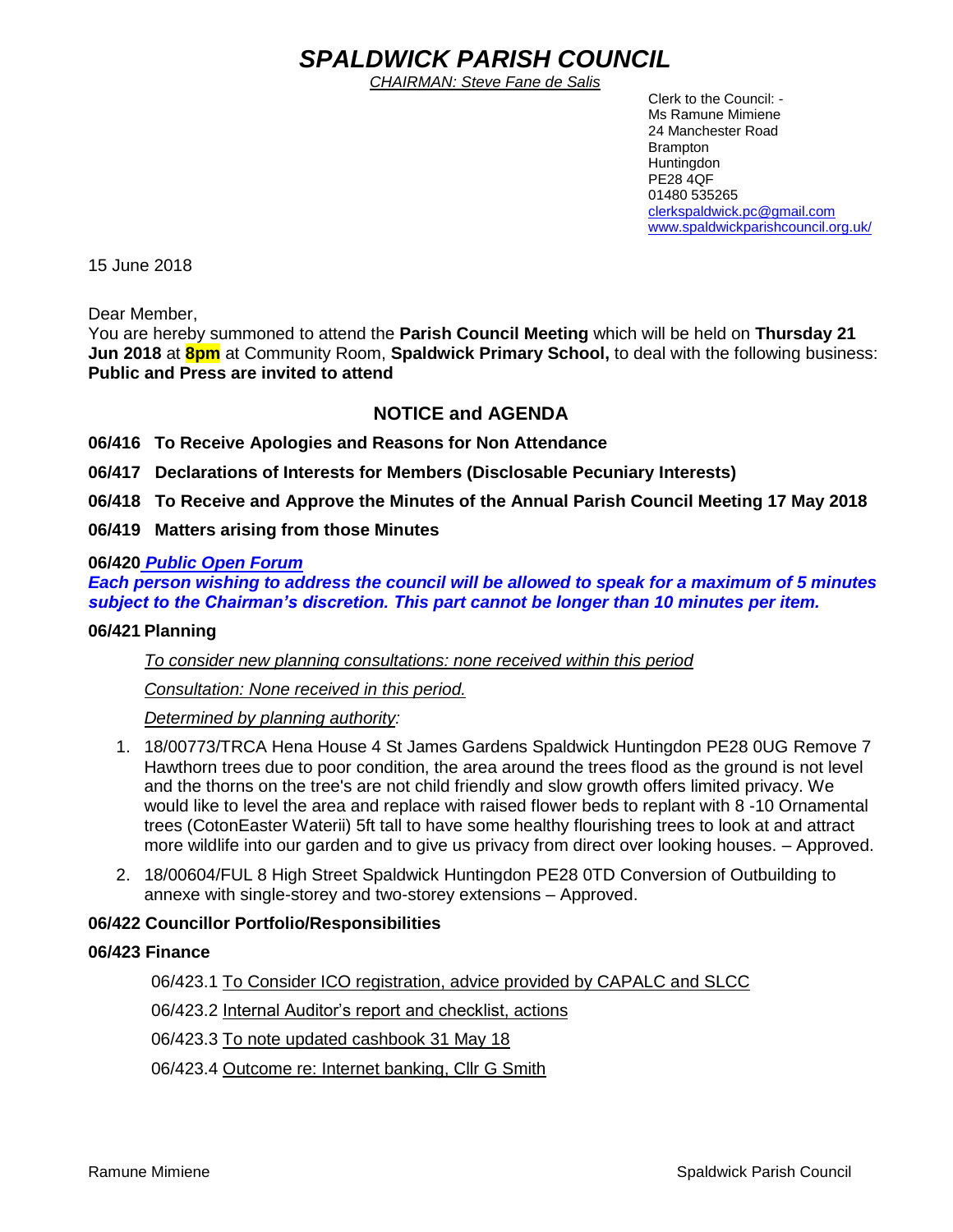# 06/423.5 To Consider CIL Spending

#### 06/423.6 Expenditure for approval 21 June 18:

| <b>Date</b> | <b>Cheque</b><br>No. | <b>Payee and Description</b>                                     | Amount    |
|-------------|----------------------|------------------------------------------------------------------|-----------|
| 21 Jun 18   | 764                  | R Mimiene, Clerk wages Jun 18                                    | £184.10   |
| 21 Jun 18   | 765                  | HMRC: tax deductions from Clerk's Jun 18                         | £28.60    |
| 21 Jun 18   | 766                  | R Mimiene, Expenses on running cost of PC Jun 18 (mileage £5.85) | £5.85     |
| 21 Jun 18   | 767                  | Fergusons Grass cutting in the village May 2018                  | £1,116.00 |
|             |                      | Total:                                                           | £1,334.55 |

**06/424 A new General Data Protection Regulation (GDPR)** - Personal Data Audit Questionnaire carried. To approve Policy Documents, Consent Forms, Privacy Notice, - *templates circulated to full PC prior to the meeting*

06/424.1 Social Media and Electronic Communication Policy

06/424.2 Information & Data protection Policy

06/424.3 List of documents for Retention or Disposal

06/424.4 Subject Access Request Form

06/424.5 Consent Form

06/424.6 Privacy Notice Staff, Councillors and Role Holders

06/424.7 General Privacy Notice

06/424.8 Data Audit Schedule/ Mapping

06/424.9 Cyber Security Checklist

06/424.10 Security Incident Response Policy

## **06/425 The Financial Regulations – latest model adopted and approved by PC on 19 Apr 18. It was suggested by the Internal auditor that PC needs to note that the brackets [] should be removed where appropriate.**

#### **06/426 Assets – Provision/Maintenance**

06/426.1 Grass cutting issues: to consider 3 quotes for grass cutting in the village. To approve the best quote

06/426.2 Monthly Ferriman Road Play Area's Inspection

06/426.3 War Memorial, further update by Cllr G Smith

06/426.4 Outcome re: Chevron boards which were removed in 2017, Thrapston Road junction to the Littlecoats on the bend.

06/426.5 Streetlights

06/426.6 To Monitor School PF access gates

#### **06/427 Highways, footpaths, byways, gritting bin, trees, etc**

06/427.1 Off road motorcycles

06/427.2 Re Spaldwick byway - long lane off the high street – gates locked, Clerk reported to CCC, further outcome

06/427.3 Overhanging hedges in the village

#### **06/428 To discuss the state of Village Sign,** update by Cllr R Johnson

# **06/429 To discuss the ownership of the Community Room and the running cost**